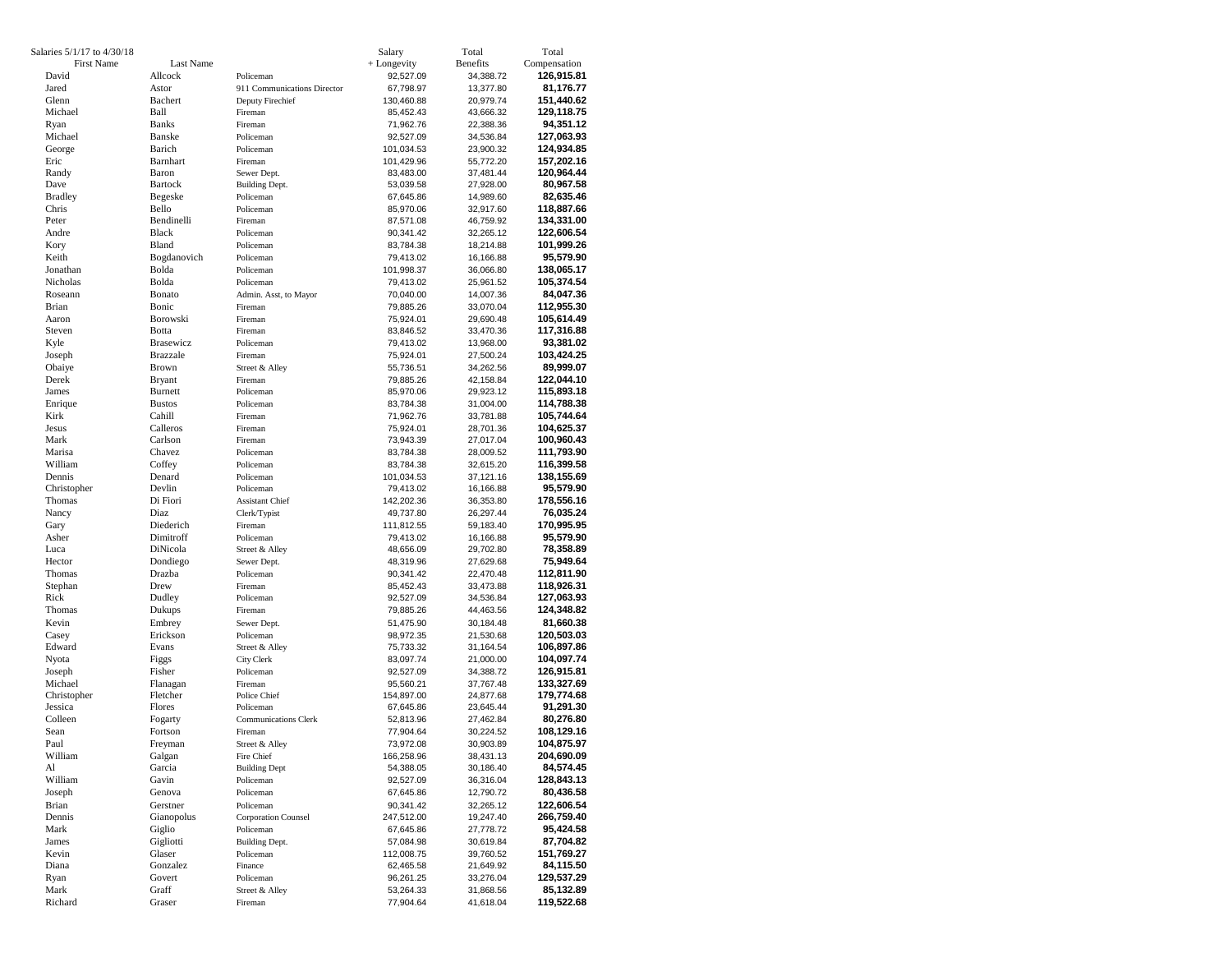| Salaries 5/1/17 to 4/30/18 |                     |                                   | Salary                 | Total                  | Total                    |
|----------------------------|---------------------|-----------------------------------|------------------------|------------------------|--------------------------|
| <b>First Name</b>          | Last Name           |                                   | + Longevity            | <b>Benefits</b>        | Compensation             |
| David                      | Allcock             | Policeman                         | 92,527.09              | 34,388.72              | 126,915.81               |
| Mitchell                   | Growe               | Policeman                         | 92,527.09              | 36,316.04              | 128,843.13               |
| Robert                     | Hamilton            | Street & Alley                    | 51,466.38              | 29,347.04              | 80,813.42                |
| Thomas                     | Hansen              | Fireman                           | 83,333.77              | 31,698.20              | 115,031.97               |
| Dion                       | Hatchett            | Policeman                         | 83,784.38              | 57,011.12              | 140,795.50               |
| Thomas E.                  | Hickey              | Electrical/Code Enforcement       | 60,186.05              | 28,808.64              | 88,994.69                |
| James                      | Hilliard            | Fireman                           | 95,560.21              | 51,917.88              | 147,478.09               |
| Scott                      | Hinko               | Fireman                           | 75,924.01              | 43,011.32              | 118,935.33               |
| Steven                     | Hintz               | Policeman                         | 92,527.09              | 36,316.04              | 128,843.13               |
| Raymond                    | Hladek              | Policeman                         | 92,527.09              | 34,536.84              | 127,063.93               |
| Ryan                       | Hornback            | Fireman                           | 77,904.64              | 24,297.96              | 102,202.60               |
| Charles                    | Horton              | Fireman                           | 77,904.64              | 43,545.36              | 121,450.00               |
| Robert                     | Hynek               | Policeman                         | 92,527.09              | 34,388.72              | 126,915.81               |
| David                      | Iwaszko             | Policeman                         | 104,004.84             | 34,420.08              | 138,424.92               |
| Robert<br>Jill Ann         | Janiga<br>Jeziorski | Policeman                         | 101,034.53             | 37,821.16              | 138,855.69               |
|                            |                     | Policeman<br>Policeman            | 79,413.02              | 13,936.92              | 93,349.94                |
| Paul                       | Johnson             |                                   | 98,647.89              | 33,577.12              | 132,225.01               |
| George<br>Michael          | Jones<br>Jones      | Policeman                         | 92,527.09              | 36,316.04              | 128,843.13               |
| Michael                    | Kaal                | Policeman<br>Sewer Dept.          | 67,645.86<br>52,365.35 | 14,989.60              | 82,635.46<br>83,833.91   |
| Dan                        | Kacmarczyk          | Water Dept.                       | 50,355.86              | 31,468.56<br>29,534.56 | 79,890.42                |
| Kimberly                   | King                | Policeman                         | 79,413.02              | 24,822.72              | 104,235.74               |
| Alexandros                 | Klementzos          | Policeman                         | 67,645.86              | 14,989.60              | 82,635.46                |
| William                    | Klomes              | Policeman                         | 79,413.02              | 13,992.00              | 93,405.02                |
| Kevin                      | Kolosh              | Policeman                         | 104,004.84             | 34,420.08              | 138,424.92               |
| Ray                        | Kowal               | Street & Alley                    | 48,656.09              | 30,502.96              | 79,159.05                |
| Keith                      | Kwiatkowski         | Policeman                         | 85,970.06              | 32,917.60              | 118,887.66               |
| Heather                    | La Fave             | Policeman                         | 79,413.02              | 13,968.00              | 93,381.02                |
| Russell                    | Larson              | <b>Director Professional STDS</b> | 90,347.02              | 29,672.06              | 120,019.08               |
| Lamar                      | Laster              | Policeman                         | 85,970.06              | 29,923.12              | 115,893.18               |
| Kenneth                    | Lee                 | Fireman                           | 89,689.74              | 47,395.72              | 137,085.46               |
| Paul                       | Long                | Fireman                           | 89,689.74              | 49,982.68              | 139,672.42               |
| Calvin                     | Lucius              | Policeman                         | 85,970.06              | 17,929.60              | 103,899.66               |
| James                      | Lucius              | Policeman                         | 83,784.38              | 16,016.00              | 99,800.38                |
| Paul                       | Maletich            | Policeman                         | 83,784.38              | 16,016.00              | 99,800.38                |
| <b>Basilios</b>            | Manousopoulos       | Street & Alley                    | 120,368.68             | 31,747.28              | 152,115.96               |
| Cheryl                     | Mayer               | Fireman                           | 73,943.39              | 27,017.04              | 100,960.43               |
| Jeffery                    | McBrayer            | Policeman                         | 90,341.42              | 34,192.44              | 124,533.86               |
| Timothy                    | McGannon            | Fireman                           | 95,560.21              | 51,917.88              | 147,478.09               |
| Carolyn                    | McRoberts           | Street & Alley                    | 53,264.33              | 31,468.56              | 84,732.89                |
| Jason                      | Menclewicz          | Policeman                         | 101,034.53             | 35,878.36              | 136,912.89               |
| Anthony                    | Mireles             | Water Dept.                       | 53,264.33              | 31,029.36              | 84,293.69                |
| David                      | Miro                | Policeman                         | 88,155.74              | 30,225.52              | 118,381.26               |
| Angela                     | Mitchell            | Policeman                         | 83,784.38              | 16,016.00              | 99,800.38                |
| Thomas<br>Devin            | Mottl<br>Neale      | Policeman<br>Fireman              | 83,784.38              | 28,009.52              | 111,793.90               |
| David                      | Neibert             | Fireman                           | 73,943.39<br>77,904.64 | 27,017.04              | 100,960.43<br>123,697.12 |
| Jeffery                    | Newberg             | Policeman                         | 92,527.09              | 45,792.48<br>36,316.04 | 128,843.13               |
| Anthony                    | Oberman             | Policeman                         | 81,598.70              | 30,743.60              | 112,342.30               |
| Joseph                     | Okichich            | Fireman                           | 75,924.01              | 38,893.76              | 114,817.77               |
| Gary                       | Oliva               | Policeman                         | 85,970.06              | 17,929.60              | 103,899.66               |
| Kelley                     | Pactwa              | Fireman                           | 77,904.64              | 30,224.52              | 108,129.16               |
| Nicholas                   | Panczuk             | Fireman                           | 77,904.64              | 41,618.04              | 119,522.68               |
| Keith                      | Paprocki            | Policeman                         | 83,784.38              | 16,016.00              | 99,800.38                |
| James                      | Patton              | Purchasing/Personnel Dir.         | 86,019.95              | 10,337.08              | 96,357.03                |
| Josephine                  | Perz                | Policeman                         | 101,034.53             | 25,701.40              | 126,735.93               |
| Michael                    | Peterlin            | Fireman                           | 73,943.39              | 28,218.12              | 102,161.51               |
| Roderick                   | Phillips            | Sewer Dept.                       | 48,328.90              | 27,630.88              | 75,959.78                |
| Louis                      | Picicco             | Policeman                         | 101,998.37             | 36,066.80              | 138,065.17               |
| Walter                     | Piech               | Policeman                         | 106,521.08             | 36,865.36              | 143,386.44               |
| Daniel                     | Piech               | Policeman                         | 92,527.09              | 36,316.04              | 128,843.13               |
| Alan                       | Pieczul             | Policeman                         | 90,341.42              | 32,265.12              | 122,606.54               |
| Timothy                    | Piepenbrink         | Fireman                           | 75,924.01              | 40,821.08              | 116,745.09               |
| Christopher                | Pierce              | Fireman                           | 73,943.39              | 22,751.76              | 96,695.15                |
| Mike                       | Pigoni              | Water Dept.                       | 50,499.35              | 29,699.20              | 80,198.55                |
| Peter                      | Piry                | Policeman                         | 67,645.86              | 12,790.72              | 80,436.58                |
| Momcilo                    | Plavsa              | Policeman                         | 92,527.09              | 34,536.84              | 127,063.93               |
| John                       | Poston              | Fireman                           | 111,812.55             | 57,256.08              | 169,068.63               |
| Maurice                    | Powell              | Policeman                         | 85,970.06              | 29,923.12              | 115,893.18               |